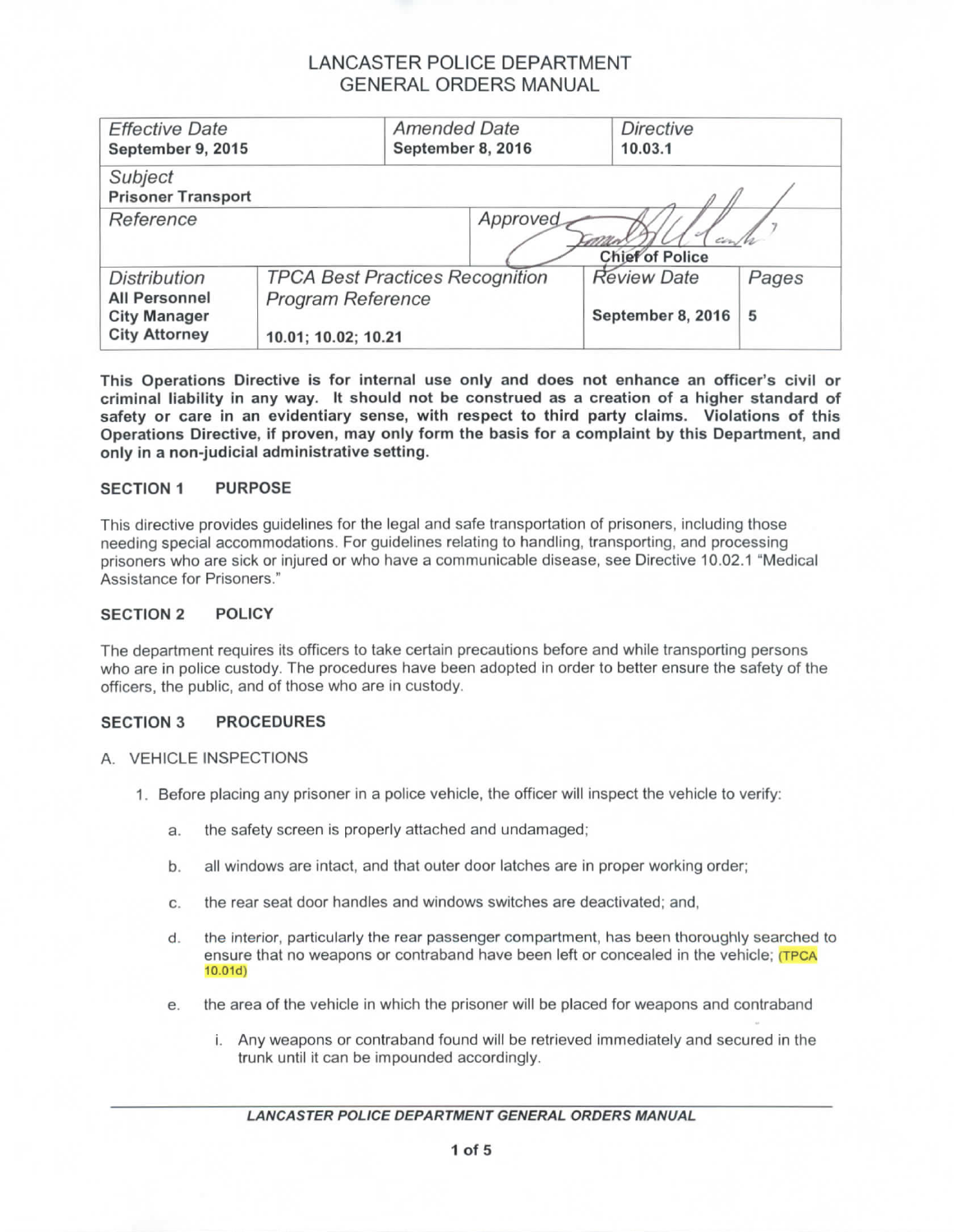| <b>Effective Date</b>                | <b>Amended Date</b> | Directive |  |
|--------------------------------------|---------------------|-----------|--|
| September 9, 2015                    | September 8, 2016   | 10.03.1   |  |
| Subject<br><b>Prisoner Transport</b> |                     |           |  |

2. The vehicle will be inspected again after the prisoner has been delivered to the destination and before the officer goes back in service. (TPCA 10.01d)

#### B. HANDCUFFING AND OTHER RESTRAINING DEVICES (TPCA 10.01e, 10.02d)

- 1. No officer will utilize a restraining device that has not been approved by the department and for which the officer has not demonstrated proficiency in utilizing the device.
- 2. Restraining devices such as traditional handcuffs, approved strap cuffs, approved leg restraints, or a combination of approved restraining devices may be used to restrain the hands and/or the legs of prisoners. Multiple restraint devices should be used to secure a violent prisoner or a person who manifests a mental disorder in order to protect the person from sustaining injury or to protect another from injury.
- 3. Strap cuffs may be used for the temporary restraint of prisoners; however, they must be replaced with traditional handcuffs prior to the prisoner being placed in a police vehicle, unless exigent circumstances preclude it.
- 4. The prisoner's hands will be cuffed in the back with the palms facing outward.
	- a. Officers may handcuff prisoners with their hands in the front or utilize other appropriate and authorized restraining devices or techniques when the prisoner:
		- i. is obviously pregnant;
		- ii. has a physical impairment; or
		- iii. has or complains of an injury or a medical condition that could be aggravated by applying standard handcuffing procedures
	- b. Traditional handcuffs will be double-locked when applied.
- 5. Prisoners will not be handcuffed to any part of the vehicle during the transport.
- 6. Prisoners will not be hog-tied or placed in any restraint position that could attribute to positional asphyxia.

#### C. TRANSPORTING PROCEDURES (TPCA 10.01b, 10.02c)

- 1. Juveniles
	- a. Juveniles may not be transported with adults.
- 2. Searching Prisoner
	- a. The officer, before placing the prisoner in the police vehicle, will thoroughly search the prisoner for weapons, contraband, or tools for escape. If possible and practical, the officer should have an officer who is of the same gender as the prisoner to conduct the search. If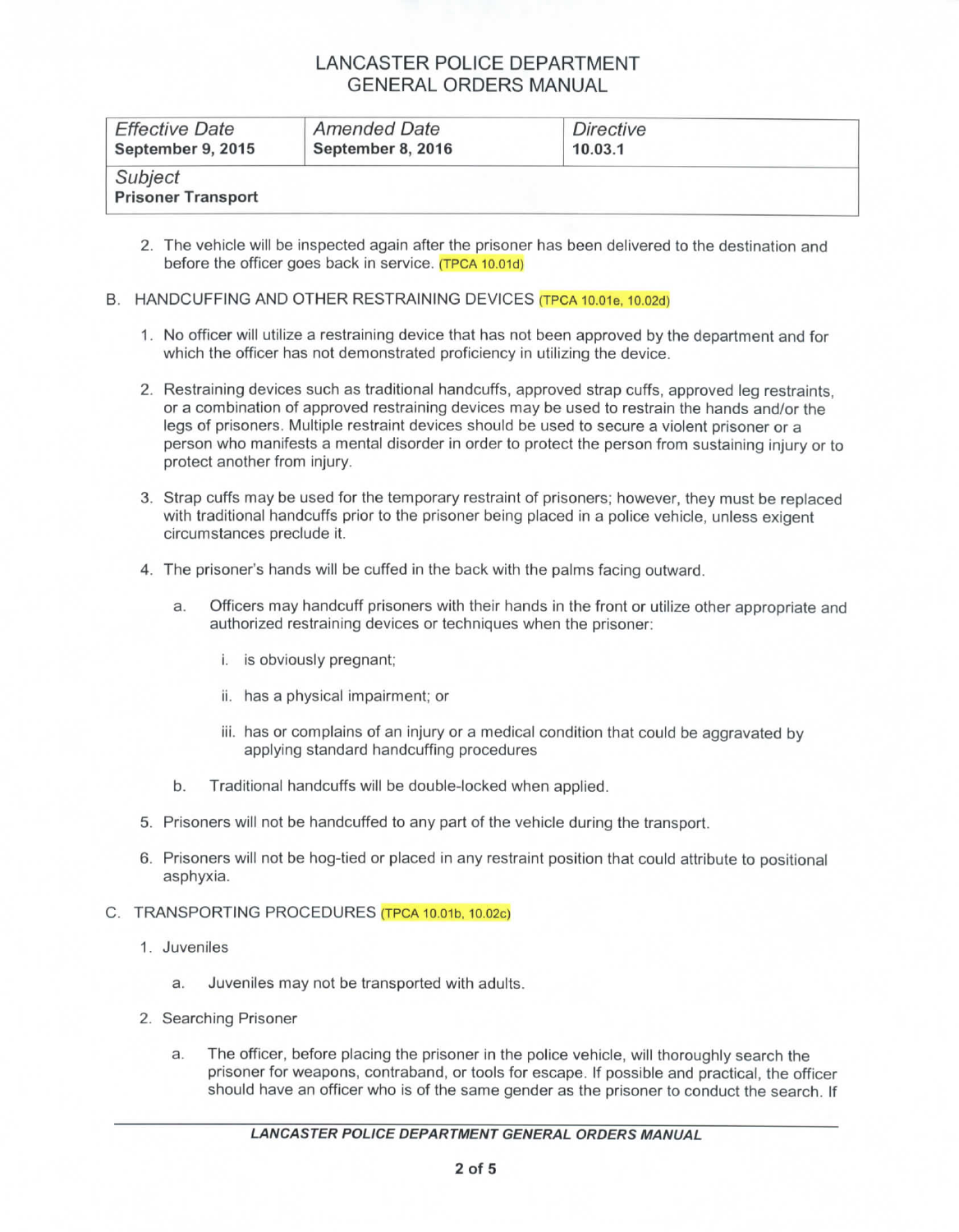| <b>Effective Date</b>                | <b>Amended Date</b> | Directive |  |
|--------------------------------------|---------------------|-----------|--|
| September 9, 2015                    | September 8, 2016   | 10.03.1   |  |
| Subject<br><b>Prisoner Transport</b> |                     |           |  |

an officer who is the same gender as the prisoner is not available, the officer will have the prisoner stand in front of the officer's patrol vehicle where the search will be recorded by the vehicle's in-dash camera. (TPCA 10.01a, 10.02b)

- 3. Searching Police Vehicle (TPCA 10.01d)
	- a. The officer, before placing the prisoner in the police vehicle, will thoroughly search the vehicle in accordance with this directive.
- 4. Leaving Prisoner Unattended
	- a. Prisoners will not be left unattended in the vehicle. A site security officer must monitor the prisoner as prescribed by the section on site security officer in Directive 7.02.1 "Arrest with or without a Warrant"
- 5. Placing and Securing Prisoner in Vehicle
	- a. Using Care and Caution
		- i. The officer will use care and caution when placing a prisoner in the vehicle in order to minimize the risk of injury to the officer and to the suspect, and to minimize the risk of damage to the police vehicle or to the prisoner's property.
	- b. In Units with One or Two Transporting Officers:
		- i. the prisoner will be placed in the rear passenger-side seat position of the vehicle;
		- ii. no more than two prisoners will be transported in the same vehicle; and
		- iii. all prisoners will be secured in the vehicle using the vehicle's passenger restraint devices
- 6. Attorney Contact
	- a. Prisoners will be allowed to speak with attorneys before or after being transported, but only when it is safe for the officers, the prisoner, and the public to do so.
- 7. Impaired Prisoners
	- a. Persons with physical or mental impairments or disabilities pose special issues for officers concerning the safety of the arrested person, the safe transportation of physically or mentally impaired or disabled persons, and the safety of officers and others. All reasonable humanitarian procedures will be used when transporting physically or mentally impaired or disabled persons.
	- b. Prisoners with physical or mental impairments may require transportation to the jail or medical facility via a vehicle other than a patrol unit, such as an ambulance or similar-size vehicle.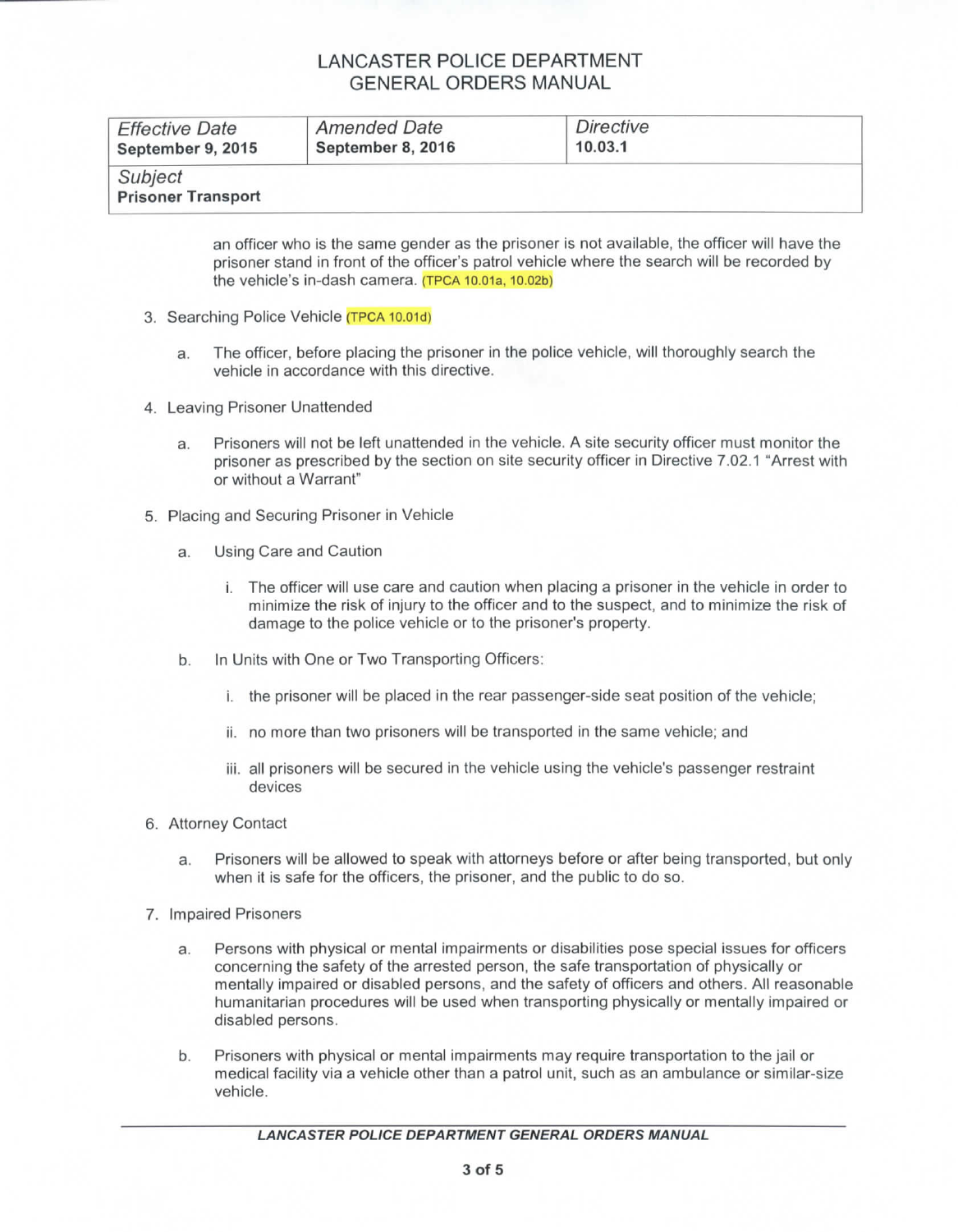| <b>Effective Date</b>                | <b>Amended Date</b> | Directive |  |
|--------------------------------------|---------------------|-----------|--|
| September 9, 2015                    | September 8, 2016   | 10.03.1   |  |
| Subject<br><b>Prisoner Transport</b> |                     |           |  |

- c. Officers may have to transport special equipment or medications used or taken by the physically or mentally impaired prisoner. Any wheelchairs, crutches, prosthetic devices, etc., or medication should be transported with, but not in the possession of, the prisoner.
- 8. Notifying Dispatch of Pending Transport
	- a. Prior to transporting a prisoner, the officer will give communications the following information:
		- i. identity of the prisoner;
		- ii. destination; and
		- iii. odometer reading at the beginning and at the end of the transport, when transporting females and juveniles
	- b. The above information may be provided over the police radio on the primary police channel or via the officer's in-car computer.
- 9. In-car Digital Recording Device
	- a. As soon as a prisoner is placed in the vehicle, the officer will ensure that the in-car camera system is recording and the car radio (not police radio) is turned off. The device will remain recording until the prisoner has been removed from the vehicle.
- 10.Delivering Prisoner Directly to Jail Facility
	- a. Prisoners will be delivered directly to the appropriate jail facility, without unnecessary delay. Officers will not stop for or investigate other activities while transporting a prisoner, unless immediate intervention is necessary to address an emergency.

11. In-Car Computer Screen

a. The in-car computer display screen must be blanked, lowered, or adjusted in order to prevent the prisoner from viewing the contents on the screen.

### D. ENTERING DETENTION FACILITY; SAFETY PROVISIONS

- 1. Tri-CityJail
	- a. Unless otherwise directed or necessary, the officer will enter the sally port through the south door of the sally port, using the intercom system if necessary.
	- b. A prisoner will not be removed from the police vehicle until all sally port doors are closed or the area is secure.